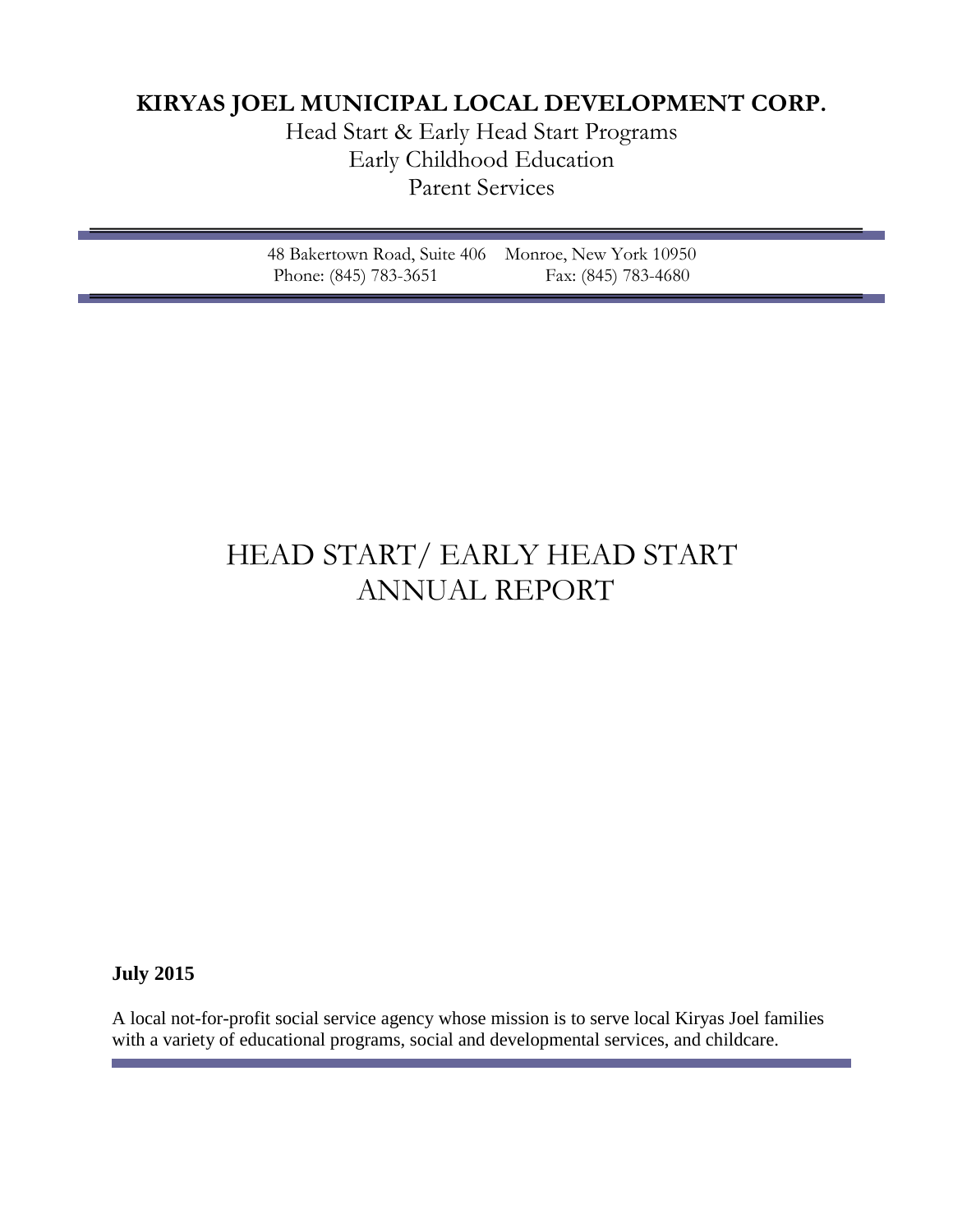## **Table of Contents**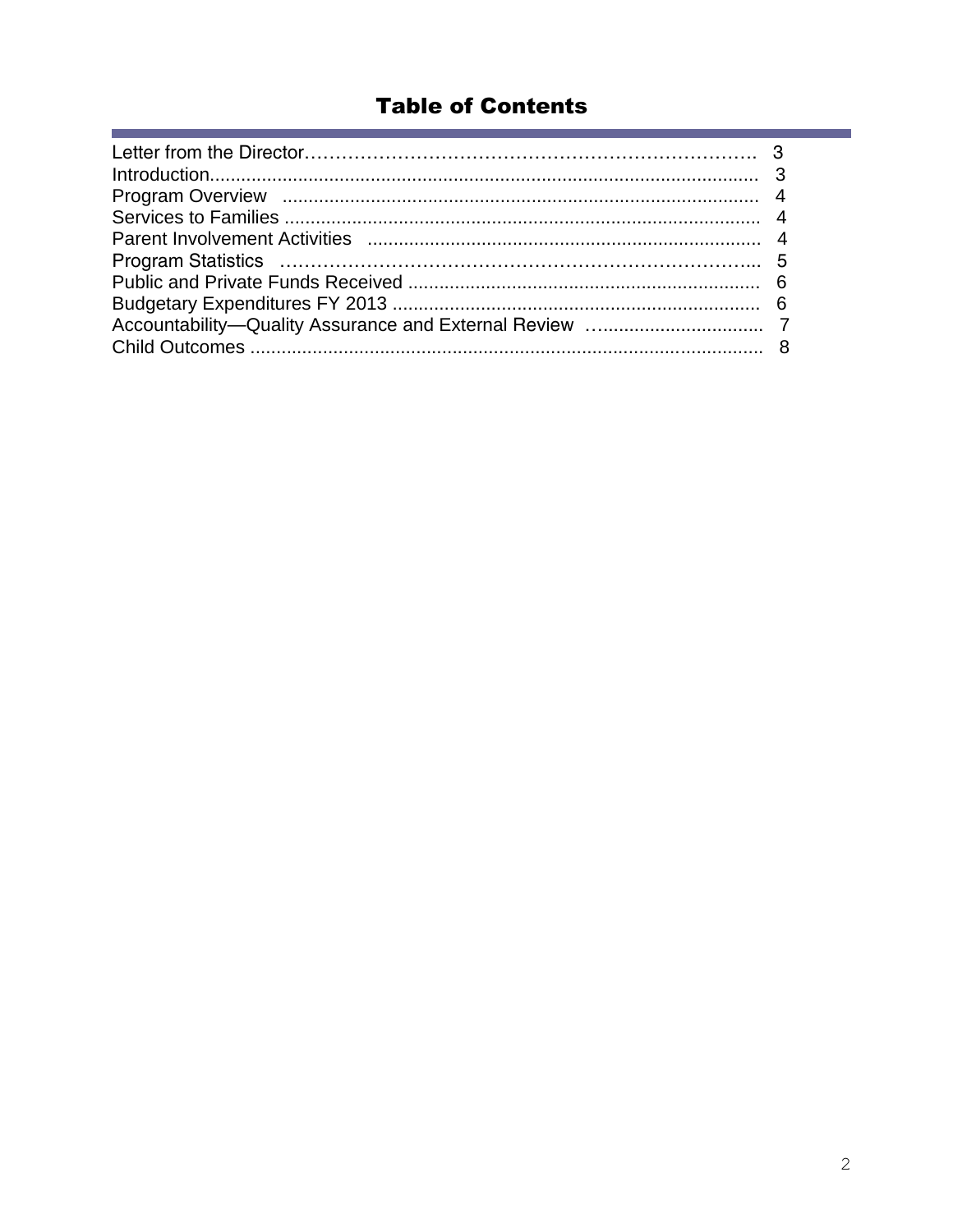## *From The Director's Chair*

I would like to congratulate our children, parents, teachers, staff, and administration for a job well done.

We believe in uniting parents and the community, staff and volunteers, in delivering KJMLDC programs and services to help our children's development and transitions, and in the process help build a healthier and stronger Community. In particular, I would like to acknowledge all of the dedicated parents, family, and community members who served on our Policy Councils and Center Committees for their time, effort, and talents. KJMLDC's Head Start program is a success because of this Community effort.

Over 4,000 children and their families have received programs and services from KJMLDC Head Start since our founding. We hope to service an even greater numbers of children and families over the coming years, with a wider assortment of developmental programming including the Early Head Start program, which was funded via a grant through the American Recovery & Reinvestment Act of 2009.

With God's help, we look forward to many more years of helping our children develop into 'menches' and become school-ready.

#### **Jay Greenfield**

Executive Director, KJMLDC Head Start/ Early Head Start

#### **Introduction**

Kiryas Joel Local Municipal Development Corporation (KJMLDC) Head Start has successfully provided comprehensive child development services, including education, nutrition, health, medical, dental, parental involvement and social services for low income preschool children and their families since 1998. KJMLDC Head Start provides the learning environment that will support a child's growth in language, literacy, mathematics, science, emotional functioning, creative arts, physical skills, and approaches to learning. In 2010, KJMLDC expanded our portfolio of services by introducing an Early Head Start program for children ages 0-3 and pregnant mothers.

This Annual Report has been prepared to comply with requirements of the Head Start Reauthorization Act of 2008, as follows:

Each Head Start agency shall make available to the public a report published at least once in each fiscal year that discloses the following information from the most recently concluded fiscal year.

- 1. The total amount of public and private funds received from each source.
- 2. An explanation of budgetary expenditures and proposed budget for the fiscal year.
- 3. The total number of children and families served, the average monthly enrollment (as a percentage of funded enrollment), and the percentage of eligible children served.
- 4. The results of the most recent review by the Secretary and the financial audit.
- 5. The percentage of enrolled children that received medical and dental exams.
- 6. Information about parent involvement activities.
- 7. The Agency's efforts to prepare children for kindergarten.
- 8. Any Other information required by the Secretary.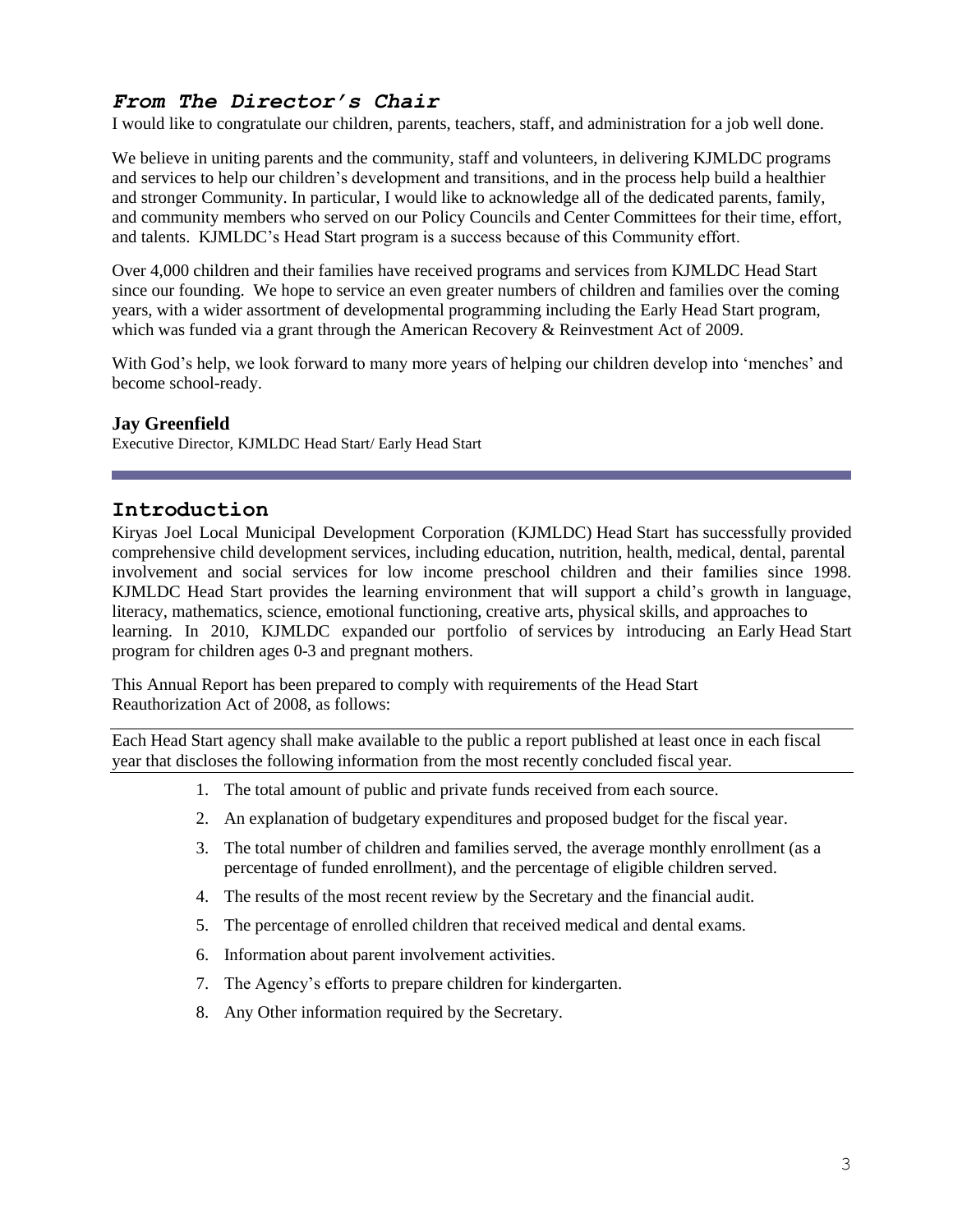## **Program Overview**

KJMLDC Head Start provides a variety of age appropriate early childhood education and learning experiences to promote the intellectual, social, and emotional growth of our children. Our centerbased programs must meet the Health Code (NYCRR Article 47) regarding physical facilities, hygiene and sanitation, staff qualifications, class size, staff ratios, curriculum, etc. All classrooms are subject to licensing every four years, along with frequent inspections by DOH sanitarians and education consultants.

KLMLDC Head Start professionals introduce our children to the many concepts including words, numbers and other pre-kindergarten skills, encourage them to express their feelings, develop selfconfidence, and instill the ability to get along with one another. In addition, KJMLDC classroom instruction is conducted so that the children's needs and educational  $\&$  literacy activities can be continued at home.

KJMLDC, through community partnerships, also provides comprehensive medical, dental, mental health, and nutritional services including daily meals and snacks. KJMLDC also provides parents with additional advice and guidance regarding the social  $\&$  emotional health of their children, in addition to their health, nutritional and mental health needs. KJMLDC Head Start also helps assist families in accessing social services for which they may qualify to better meet their needs.

KJMLDC Early Head Start extends this community impact by offering supportive services to pregnant women and their children through the age three. Research shows that the pre-natal period of growth and development has a long-lasting impact on a child's growth and development.

#### *Expected Outcomes*

- $\checkmark$  to support family members as primary caregivers and educators of their children as they strive toward self-sufficiency
- $\checkmark$  to encourage parent involvement in all aspects of program planning, implementation, and evaluation
- $\checkmark$  to encourage families to participate in and advocate for comprehensive high quality services that support community children and families

#### *Parent Involvement*

Parent involvement is the key component to the success of KJMLDC Head Start children and families in meeting many of their goals. Participation includes classroom volunteering, homevisit participation, and helping in various administrative tasks including curriculum planning.

#### *Child Preparedness*

Kindergarten preparation is one of the primary goals of KJMLDC Head Start. This past year we transitioned 160 children into kindergarten, representing 93% of our Head Start population. In order to best prepare for successful transitions, KJMLDC Head Start Program educates children with curricula that helps ensure competency for their transitions. The program also provides consistent and continuing communication and cooperation between Head Start staff, parents, and community schools and programs. KJMLDC also encourages program continuity through the use of developmentally appropriate practices and curricula and parental support including preparing parents for child transitions by outlining their consistent role in their child's education.

Our Agency sponsors teacher workshops on best practices in Kindergarten success and transition.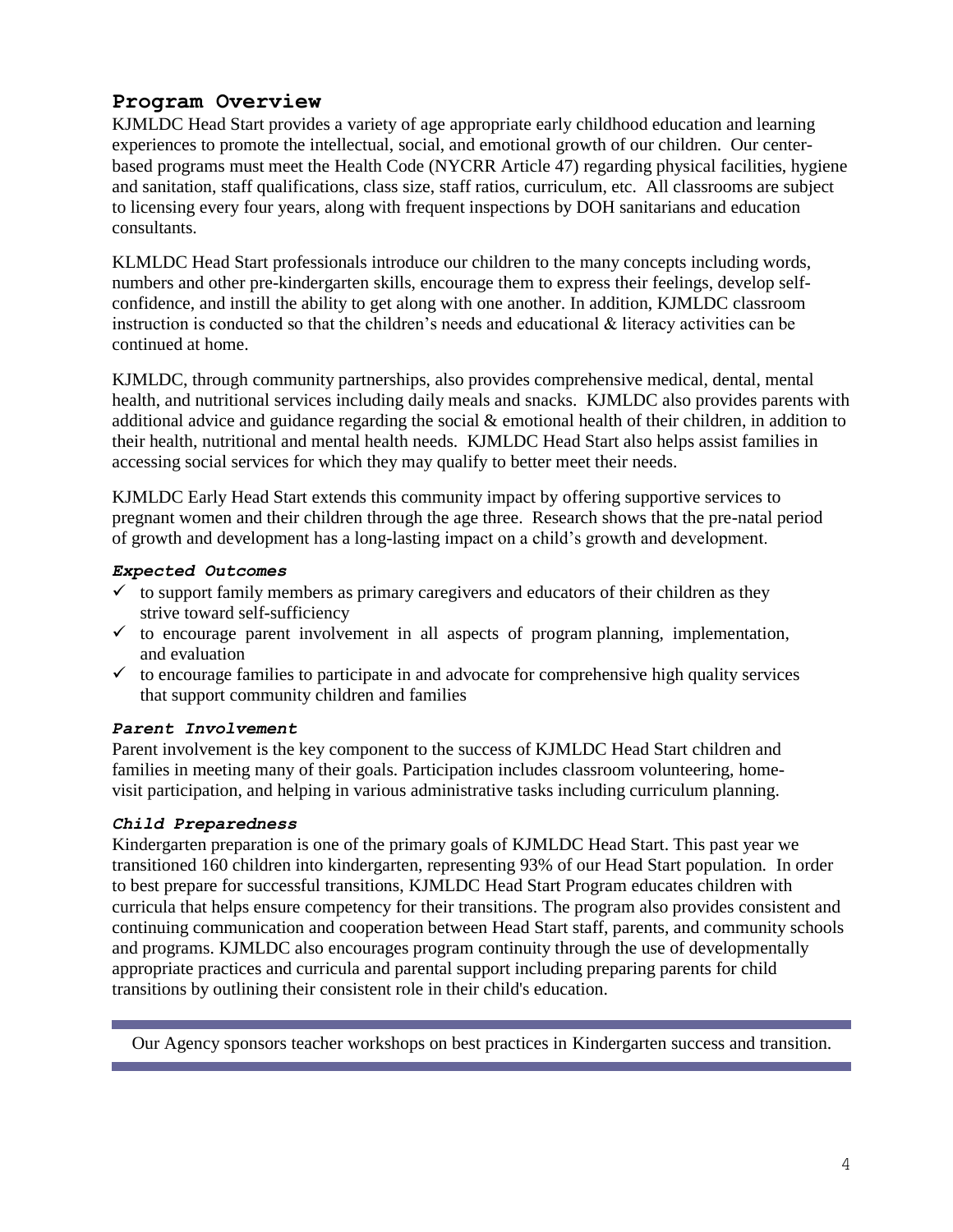## *Program Statistics*

The Federal Government has provided KJMLDC Head Start fiscal 2014 funding to serve 186 children and their families; Early Head Start services for up to 100 families.

Based on the Head Start Community Assessment, the number of children qualified to receive Head Start/ Early Head Start services in Kiryas Joel is approximately 1,600; accordingly, KJMLDC serves 17% of the Head Start eligible children.

#### **100% of Head Start Classrooms Have at Least 1 Teacher with a BA with a Focus in Early Childhood Education or an Advanced Degree in Early Childhood Education. 100% of Early Head Start Classrooms Have 2 Teachers with CDA.**

| <b>Program Economic Statistics</b> | HS  | <b>EHS</b> |
|------------------------------------|-----|------------|
| Classrooms:                        | 12  | 8          |
| <b>Funded Enrollment:</b>          | 186 | 100        |
| <b>Actual Enrollment:</b>          | 186 | 141        |
| % Enrolled More than 1 Year:       | 6%  | 51%        |
| Turnover:                          | 0%  | 14%        |
|                                    |     |            |

| 98% of Children Participated in Transportation Services |           |            |  |
|---------------------------------------------------------|-----------|------------|--|
| <b>Program Economic Statistics</b>                      | <b>HS</b> | <b>EHS</b> |  |
| <b>Children Facing Homelessness:</b>                    | $0\%$     | $0\%$      |  |
| <b>Recipients Receiving WIC:</b>                        | 63%       | 51%        |  |
| <b>Families Experiencing Homelessness:</b>              | 0%        | $0\%$      |  |
| <b>Families Receiving Medicaid:</b>                     | 84%       | 96%        |  |
| Families w/no Insurance:                                | $0\%$     | $0\%$      |  |
| Children $\leq 100\%$ of FPL:                           | 96%       | 87%        |  |
| Received at Least One Family Service:                   | 100%      | 96%        |  |
| <b>Father Activities Participation:</b>                 | 65%       | 53%        |  |

|  |  | 97% of Head Start Volunteers were Current or Former Parents |  |  |  |
|--|--|-------------------------------------------------------------|--|--|--|
|  |  |                                                             |  |  |  |

| <b>Program Health Statistics</b>                              | <b>HS</b> | <b>EHS</b> |
|---------------------------------------------------------------|-----------|------------|
| Diagnosed With a Chronic Condition Needing Medical Treatment: | 13        | 9          |
| That Received or Are Receiving Medical Treatment:             | 13        | 9          |
| Percentage of Eligible Children who are up to date with:      |           |            |
| <b>Medical Exams:</b>                                         | 100%      | 100%       |
| <b>Mental Health Services:</b>                                | 1%        | $0\%$      |
| Dental Exams:                                                 | 100%      | 100%       |
| Up-to-Date Immunizations:                                     | 99%       | 92%        |
| Developmental, Sensory, & Behavioral Screenings:              | 100%      | 100%       |
| <b>Had Identified Disabilities</b>                            | 10%       | 16%        |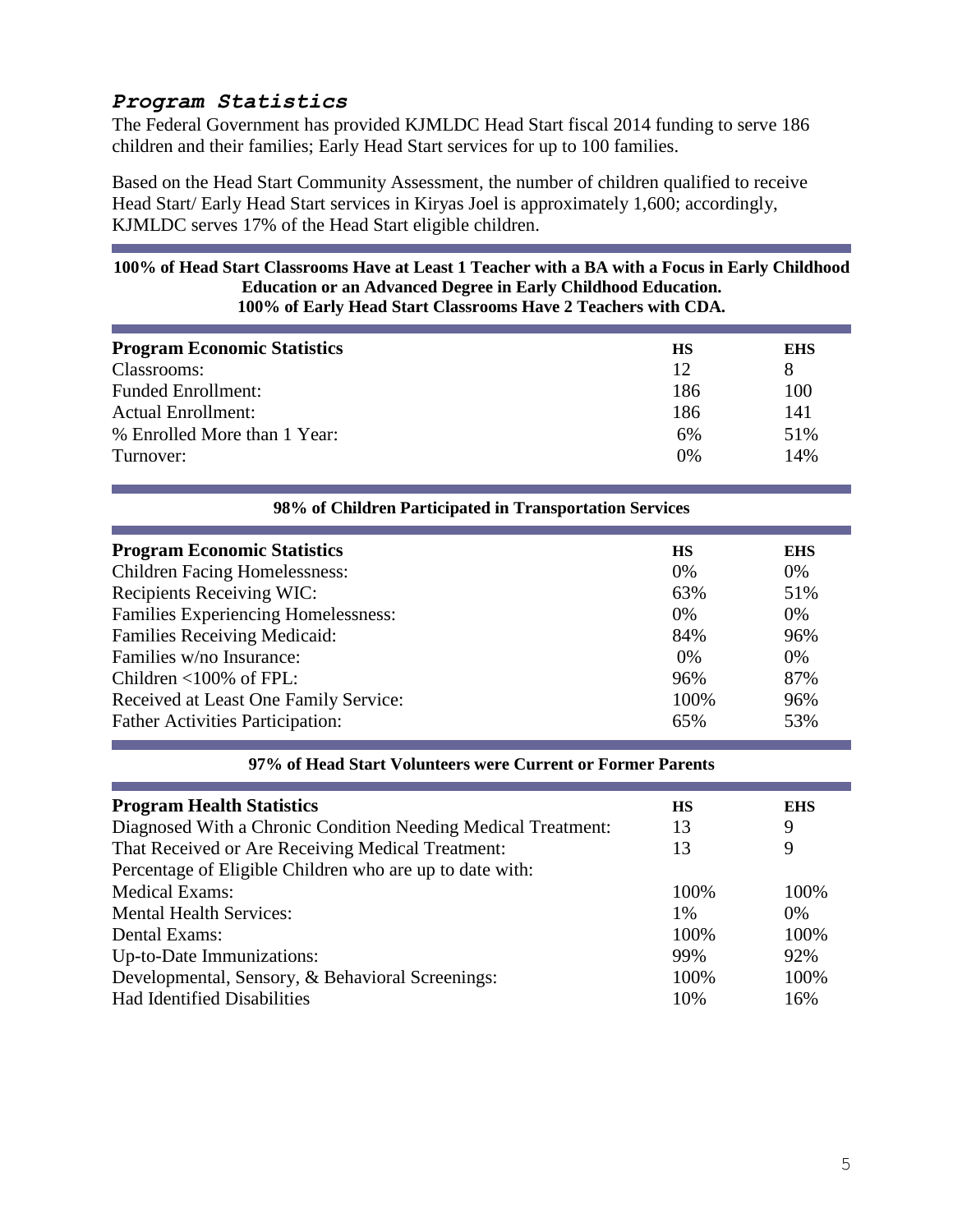#### **Public and Private Funds Received**

KJMLDC Head Start/EHS is funded by the U.S. Department of Human Services, Administration for Children and Families, Office of Head Start, the New York Administration of Children's Services (ACS), and other public and private funding (cash and in-kind) which comprises the 20% required non-federal share component. The accompanying schedule enumerates the funding (revenue), including Federal expenditures, received by KJMLDC to operate the Head Start program.

The Agency's total program budget is \$4,267,649 including \$3,198,119 of Federal Funds received during the fiscal year, \$270,000 from Universal Pre-K, and \$799,530 in non-Federal share and payments-in-kind including Special Education, Early Intervention, in-kind rent and parent volunteers. In addition, the U.S. Department of Agriculture provided approximately \$150,000 of reimbursements for Head Start and approximately \$57,000 of reimbursements for Early Head Start for daily breakfast, lunch and snacks, through the Child and Adult Care Food Program (CACFP) administered by the State Department of Health.

| <b>Schedule of Funds Received</b>              |             |                    |  |  |
|------------------------------------------------|-------------|--------------------|--|--|
| Revenue                                        | Federal     | <b>Non-Federal</b> |  |  |
| Federal Head Start/EHS                         | \$3,198,119 |                    |  |  |
| TPK                                            |             | \$270,000          |  |  |
| Plus: In-Kind                                  |             | \$799,530          |  |  |
| <b>Total Federal Funds Received (+In-kind)</b> | \$3,198,119 | \$1,069,530        |  |  |

### *PROGRAM EFFICIENCY* -- Administrative Percentage -- *15%*

#### **Budgetary Expenditures -- FY 2014**

The accompanying table lists the personnel and program expenditures necessary to staff KJMLDC's Head Start/EHS program. In all, KJMLDC spent \$3,468,119 including \$3,198,119 of Federal Funds in administering the Head Start/EHS programs, the largest portion of which supports the personnel expenses required to staff our program classrooms.

| <i><b>Expenditures</b></i>                   | Amount      |
|----------------------------------------------|-------------|
| <b>Salaries</b>                              | \$1,824,086 |
| Fringe & Benefits (& taxes, pension)         | \$626,805   |
| Rent                                         | \$260,262   |
| Maintenance & Repairs                        | \$43,751    |
| <b>Custodial Services</b>                    | \$101,768   |
| Training                                     | \$98,161    |
| Consultants & Professional                   | \$43,689    |
| <b>Utilities</b>                             | \$9,249     |
| Insurance                                    | \$24,315    |
| Telephone                                    | \$7,170     |
| Child/Staff Travel                           | \$113,577   |
| <b>Parent Services</b>                       | \$20,954    |
| Office Supplies/Classroom Supplies Equipment | \$276,632   |
| Other                                        | \$17,700    |
| Total                                        | \$3,468,119 |
| <b>Grantee's Match</b>                       | \$799,530   |
| <b>Total Expenditures</b>                    | \$4,267,649 |



**Total in-kind received by the Agency was \$799,530, based on appraisals and fair market values.**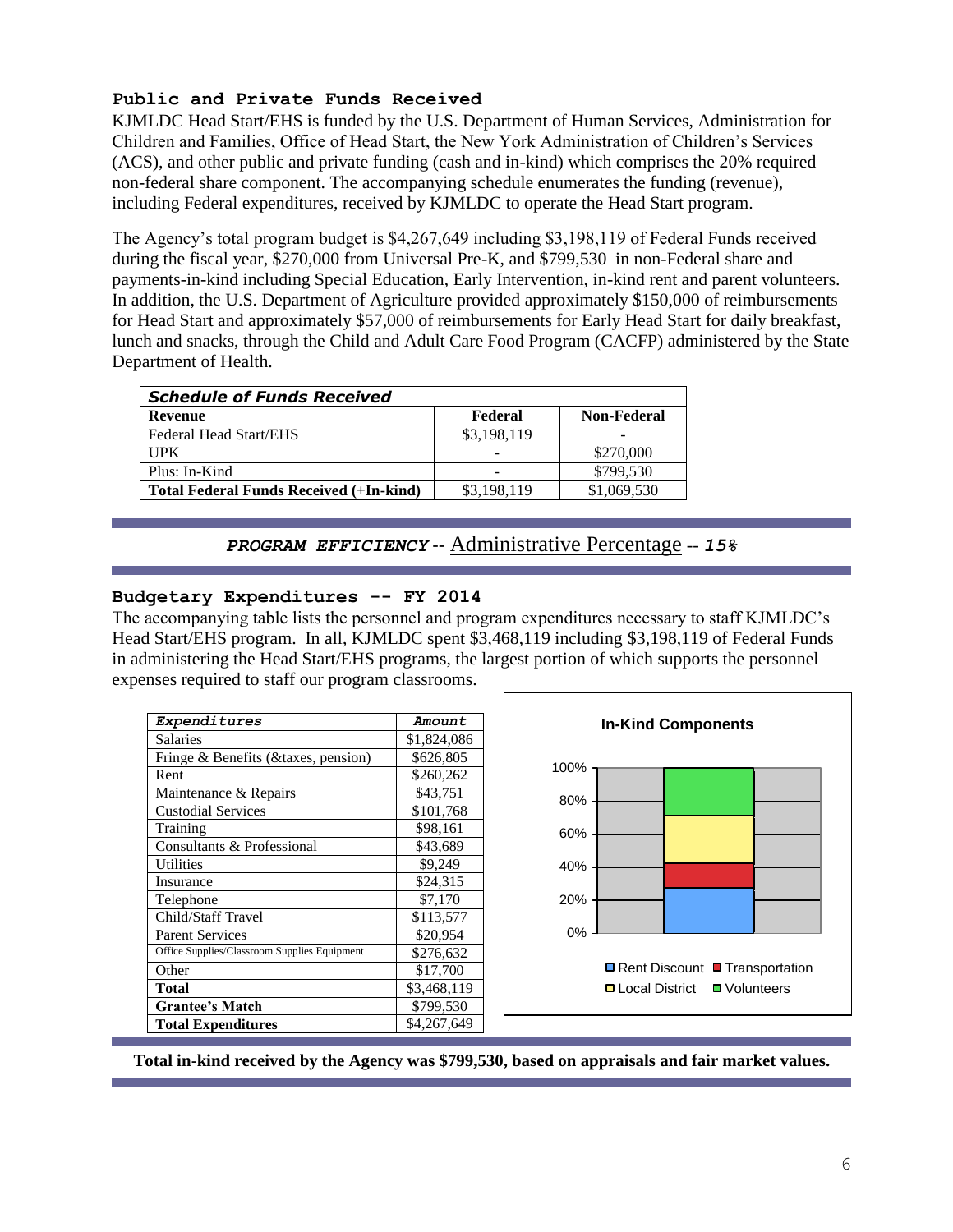## Accountability—Quality Assurance and Review

KJMLDC has implemented various systems to insure quality control and undergoes several programmatic and Agency reviews to monitor and assess the goals and administration of the Head Start program. Through the use of regular self-assessments, the Federal Comprehensive Monitoring, and an annual fiscal audit, KJMLDC Head Start/ Early Head Start is able to insure a high quality program with best practices and fiscal prudence.

#### **Independent Audit**

An annual independent audit is conducted in compliance with the requirements described in the Office of Management and Budget (OMB) Circular A-133. The most recent audit found that KJMLDC Head Start/ Early Head Start had no issues of non-compliance in all material respects with the requirements applicable to each of its major federal programs for the year ended December 31, 2013.

In the Auditor's opinion, KJMLDC's financial statements presented fairly, in all material respects, the financial position of Kiryas Joel Local Municipal Development Corp., as of December 31, 2013, and the changes in net assets for the year then ended conform with accounting principles generally accepted in the United States of America. In addition, the audit identified no deficiencies in internal controls over financial reporting that would be considered a material weakness.

#### **In the Auditor's opinion, KJMLDC Head Start is qualified as a low-risk auditee.**

#### **Federal Review by the Office of Head Start**

KJMLDC's most recent Federal Review occurred in June 2015. In the review, KJMLDC Head Start's and Early Head Start's fiscal and ERSEA components were thoroughly evaluated for effectiveness and Agency performance as compared to Federal Performance Standards. The Federal Review showed no program deficiencies or findings and everything was in compliance.

#### **Annual Self-Assessment**

KJMLDC completes an annual self-assessment as a part of our monitoring process. Agency staff, management, and parents use the Head Start *Self-Assessment CAT scan (Comprehensive Approach and Tool),* A publication of T&TA Services at Western Kentucky University, to assess the effectiveness of our service delivery and to insure adherence to Head Start *Program Performance Standards*. The 2014 Self-Assessment contains a detailed descriptive statement that responds to each of the eighteen (18) core questions of the original Program Review Instrument for Systems Monitoring (PRISM) Framework. **The self-assessment revealed no deficiencies or noncompliance.**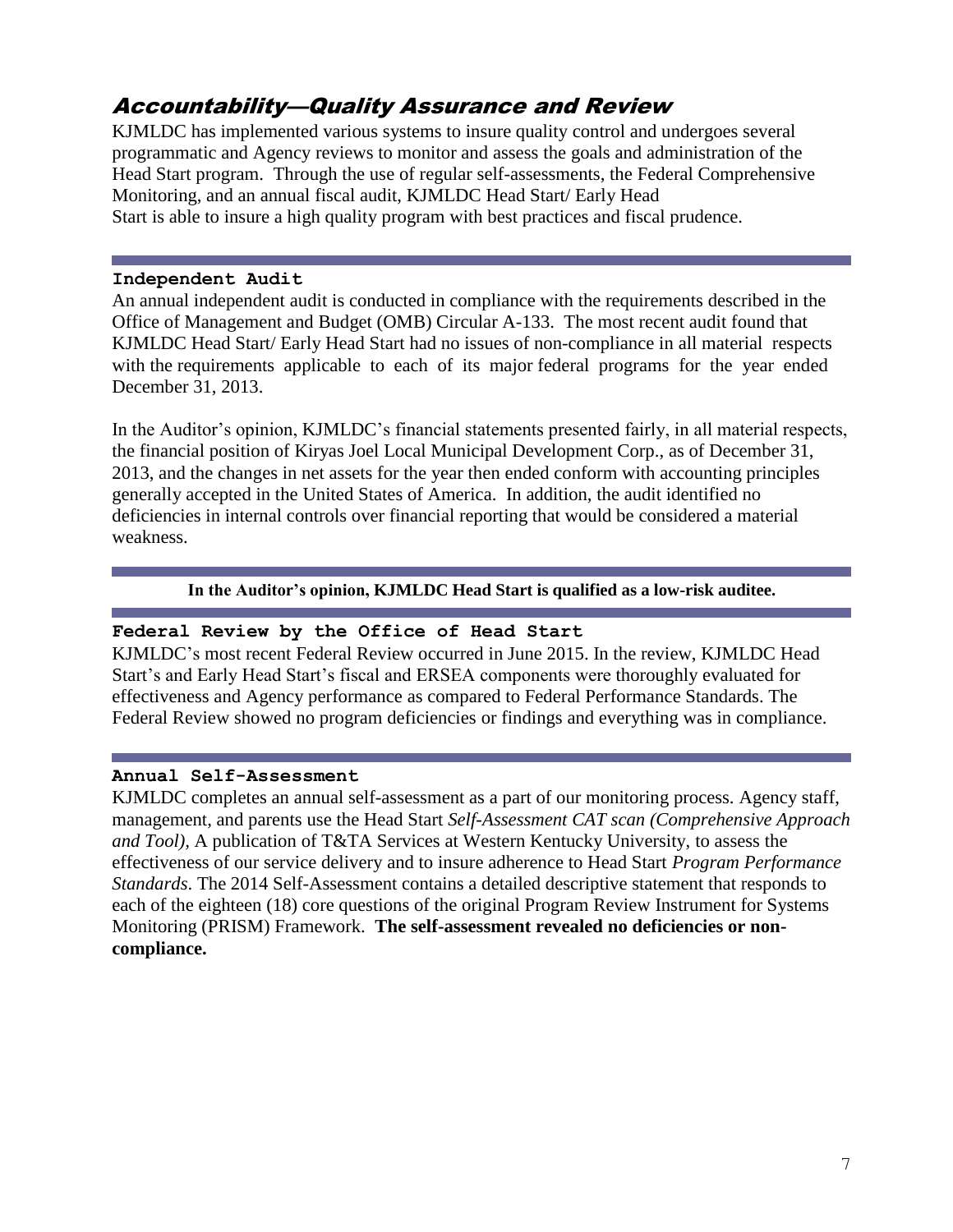## **CHILDREN'S OUTCOMES 2014-2015**

#### **Physical Health & Development**

Fall 2014 - Most of the children began the year are demonstrating the ability to use their fine motor skills for writing, drawing and art tools, including pencils, markers, chalk, and paint brushes. They also demonstrated proficiency in the use of gross motor skills and physical growth, strength, and flexibility, including walking, running, and jumping. Some of the children still need to improve their eye hand coordination, needed for writing, throwing, catching, bouncing, and kicking. Some of the children still need more work with showing independence in hygiene, teeth brushing, nutrition, and personal care.

Spring 2015 – All of the children showed growth in gross and fine motor skills development. Most of the children demonstrated independence in their hygiene and personal care. They enjoy the structured and unstructured physical play. They follow basic safety rules in and out of the classroom. Most of the children understand that they have to eat a balanced diet.

#### **Social & Emotional Development**

Fall 2014 - Most of the children were demonstrating progress in expressing feelings, needs, and opinions in difficult situations and conflicts without harming themselves, others, or property. A majority was also beginning to develop and express awareness of self in terms of specific abilities, characteristics, and performance. A majority of the children were developing a growing capacity for independence in a range of activities, routines, and tasks; as well as demonstrating an increased ability to sustain interaction with peers by helping, sharing, and discussion. On the whole, the children were progressing nicely in developing friendships with peers. Most children demonstrated confidence and expressed pride in their accomplishments. Many of the children still needed assistance in demonstrating comfort in talking and accepting guidance and direction from adults.

Spring 2015 - Nearly all of the children have demonstrated the ability to be independent individuals, express their thoughts, and manage their feelings. Most children finished the year demonstrating increased confidence and expression of pride in their accomplishments; as well as, increased comfort in talking and accepting guidance and direction from adults. The children are able to recognize emotions and empathize with there peers.

#### **Approach to Learning**

Fall 2014 - Nearly all of the children began the year with a well-developed ability to make independent choices; and began to demonstrate an increased ability to complete a variety of tasks, activities, projects, and experiences. Some of the children were developing an increased ability to find multiple solutions to a problem. Some of the children still need to work towards improving their concentration skills and ability to follow through.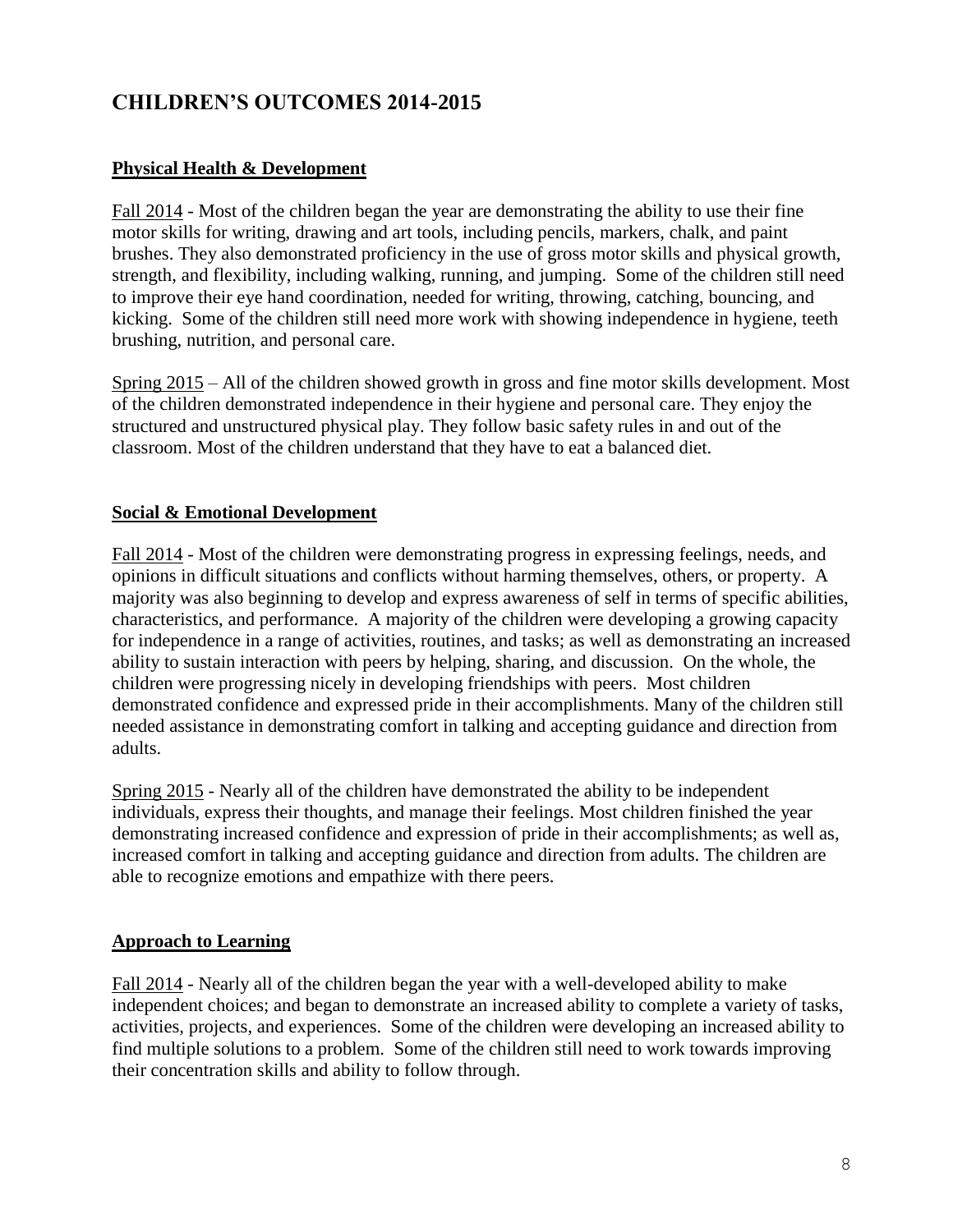Spring 2015 - Almost all of the children participated in activities. Most of the children have demonstrated an ability to set goals for what they are doing; and following through on their plans. Most of the children made significant progress towards improving their concentration skills. Almost all of the children were able to work independently.

## **Language Development**

Fall 2014 - In general, most of the children demonstrated the ability to listen and understand conversations, stories, and songs. They were able to understand and use language to communicate information, experiences, ideas, feelings, opinions, needs, questions, etc. In addition, most of the children demonstrate the ability to initiate and respond appropriately in conversation and discussions with peers and adults. The children are just starting in understanding the use of complex and varied vocabulary.

Spring 2015 - Nearly all of the children are using more complex and varied vocabulary. They are using correct grammatical structure in their speech and use conventional social rules in their conversations. They are all engaging in conversations with their peers and adults. They are also able to express their needs and desires. They enjoy listening and responding to questions about a story; and they enjoy retelling stories in their own way.

## **Literacy Knowledge and Skills**

Fall 2014 - The children began the year demonstrating some ability to discriminate and identify sounds as spoken language. They started to show an interest and involvement in listening to and discussing a variety of fiction and non-fiction books and poetry. A small amount of the children showed an awareness of initial consonant sounds and were showing promise in recognizing and matching sounds and rhymes in familiar words, games, stories, and poems. Some were aware of the fact that letters of the alphabet are a special category of graphics that can be individually named. Most of the children were beginning to represent stories and experiences through pictures. Most children were unable to recognize the association between the spoken word and the written word; and were having difficulty associating sounds with the written words, such as different words can start with the same sound. Most of the children showed interest in pre-reading activities.

Spring 2015 - All of the children have shown an interest in books; and they have demonstrated an understanding that they get information from books and other texts. They understand the concept that language consists of words; which can be broken down to syllables and individual letter sounds. They can name and tell the sounds of letters in the Yiddish alphabet; and most of the children can recognizing the letters in their names. Some of the children have started to write their names.

## **Mathematics Knowledge and Skills**

Fall 2014 - Most of the children began the year demonstrating the capacity to count in sequence from 1 to 10. Most of the children could identify the basic shapes. Some of the children were beginning to develop the use of language to compare numbers with items such as more, less, greater, fewer, equal to. Some of the children were demonstrating an ability to match, sort, put in series and regroup objects according to one or two attributes, such as size and shape. A few of the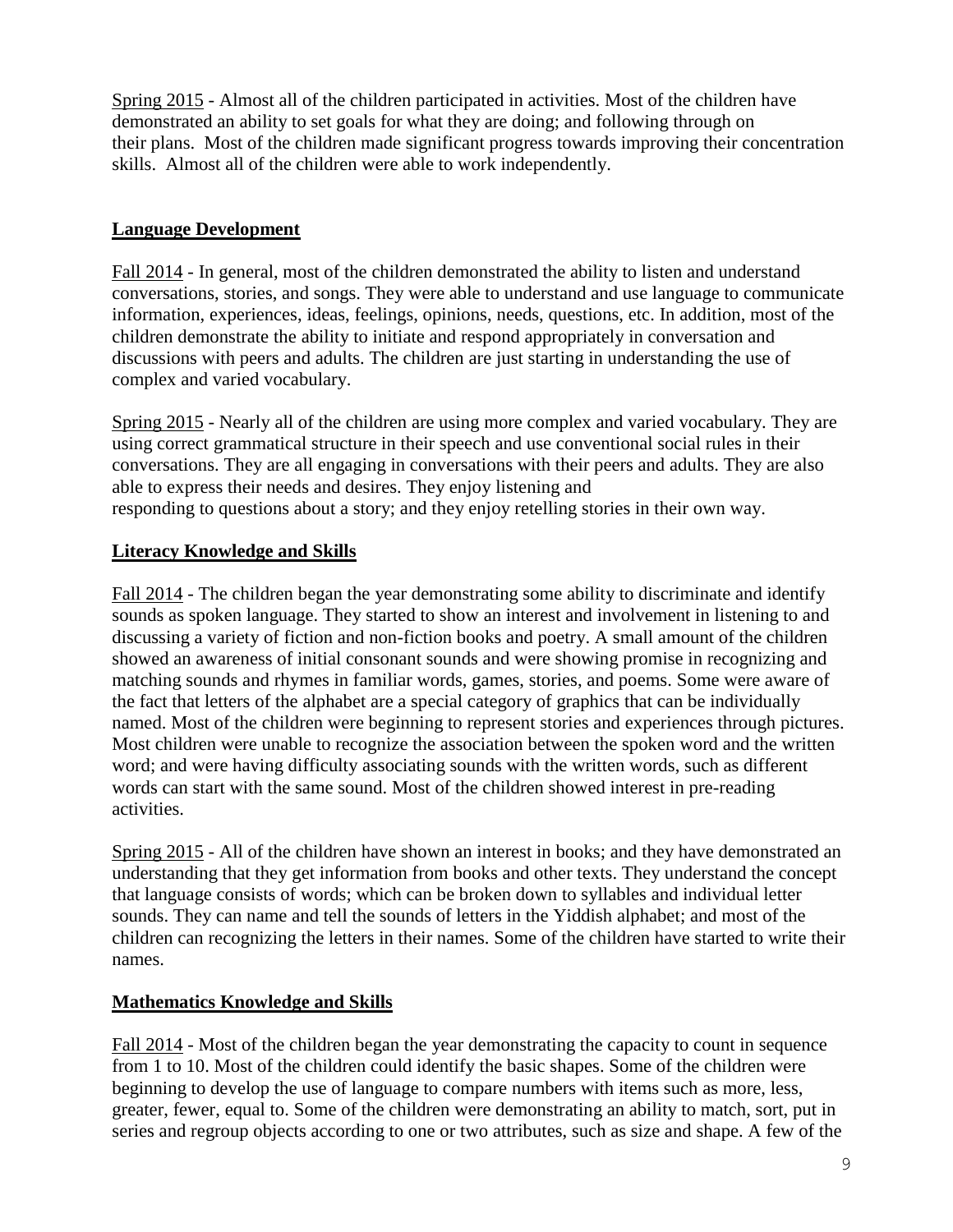children were quickly developing an increased ability to observe and discuss common properties, differences and comparison and form generalizations.

Spring 2015 - All of the children demonstrated the capacity to count in sequence from 1 to 10, and most of them could count up to twenty. They understand number concepts and can quantify. Nearly all fully developed the use of language to compare numbers with items such as more, less, greater, fewer, equal to. They understand the concept of weight, heavier and lighter. Most of the children were able to match, sort, put in series and regroup objects according to one or two attributes, such as size and shape. They can follow more complex patterns. Most of the children understand spatial relationships.

## **Science Knowledge and Skills**

Fall 2014 - Some of the children were quickly developing an increased ability to observe and discuss common properties, differences and comparison and form generalizations. Many were expanding their knowledge of and respect for their body and environment. Some of the children were developing a growing ability to collect, describe, and record information and a growing awareness of ideas and language related to different attributes.

Spring 2015 - In addition, nearly all of children demonstrated an ability to collect, describe, and record information and demonstrated awareness of ideas and language related to attributes of time and temperature. The children are more aware of the physical world around them.

## **Creative Arts and Expression**

Fall 2014 – Most of the children are participating in musical activities, such as singing and games. They use their body to sway or dance to music. They are familiar with the different materials available for art and enjoy doing these type of activities. They enjoy playing in the dramatic play area and the role playing involved. They are just starting to use materials and props to tell a story. Their creativity is just starting to emerge.

Spring 2015 – All of the children enjoy participating in all types of musical activities. They also like to use music to express themselves. They have broadened their use of different art materials available for projects. They enjoy playing and expressing themselves with musical instruments. All of the children now feel comfortable in using props to retell a story they have heard; and just to tell their own stories. They have all grown in their use of their creativity.

#### **Logic and Reasoning**

Fall 2014 – Some of the children were able to recognize the cause and effect a situation. They are just starting to realize that there may be other than one way to solve a problem or complete a task. Some of the children are able to use past knowledge to enhance new things learned. They are able to role play and use objects to represent something else. They know the difference between pretend and reality.

Spring 2015 – Almost all of the children can use multiple ways to solve a problem or complete a task. They are also able to see the cause and effect of situations. They can classify, compare and